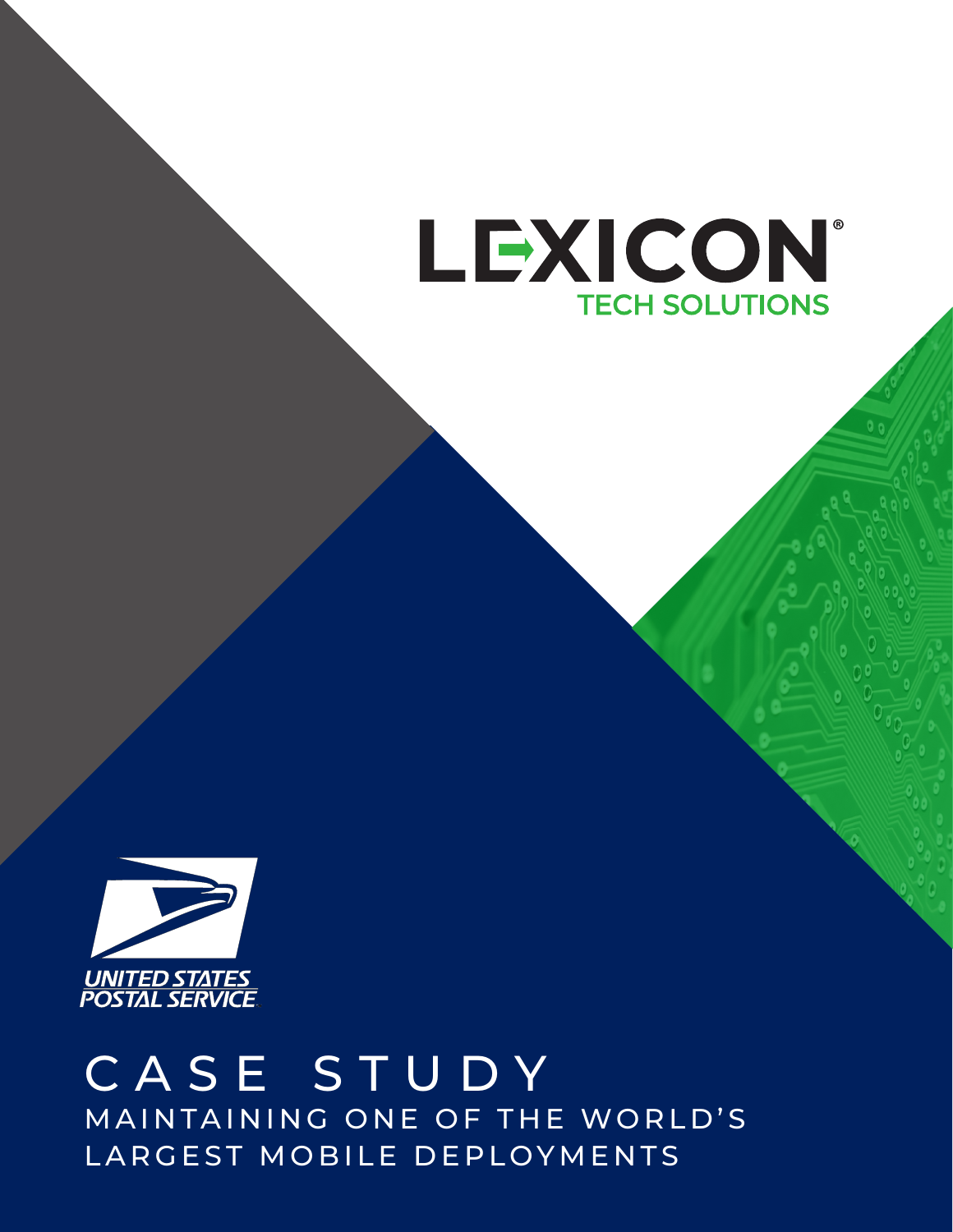# CASE STUDY **US POSTAL SERVICE**

## THE CHALLENGE **AN OPERATION DEPENDENT ON DISCONTINUED TECHNOLOGY**

To cost-effectively provide customers the online-tracking and proof-of-delivery information they require, USPS requires their hardware to have **ROBUST SUPPORT** with **RAPID TURN-TIMES.**

### **4 KEY CHALLENGES:**

#### **SUSTAINABILITY**

A forward-looking solution to extend the field life of their existing rugged handhelds. Since the manufacturer no longer supported these devices, replacement parts for such a large number of devices was a major concern. They needed not only needed a repair provider, but a parts provider as well.

#### **SCALABILITY**

With 300,000+ mission critical units in the field and a repair volume of approximately 30,000 devices per year, they needed a repair provider they could count on to deliver high-quality repairs quickly so they could meet their SLA requirements.

#### **SIMPLIFIED HARDWARE MANAGEMENT**

Managing 300,000+ devices is a tremendous feat. USPS needed a solution that would lessen the burden of orchestrating repair and maintenance without sacrificing control over their investment.

## **MAXIMIZING INVESTMENT VALUE**

With hundreds of millions of dollars at stake, it was imperative that USPS achieve the highest utility from their mobile deployment for as long as possible to gain maximum value from their investment.



As one of the largest users of mobile technology in the world, USPS mail carriers rely on handheld computers to route, scan, process, and confirm deliveries.

In 2007, USPS began investing hundreds of millions of dollars into Intelligent Mail Data Acquisition System (IMDAS) — a system that relies on intelligent mail devices (IMDs) to effectively manage and track the delivery of mail and packages nationwide.



**317,000 MISSION CRITICAL IMDs DEPLOYED NATIONALLY** (Custom built Motorola HC700 rugged handheld devices)

> **30,000 REPAIRS ANNUALLY**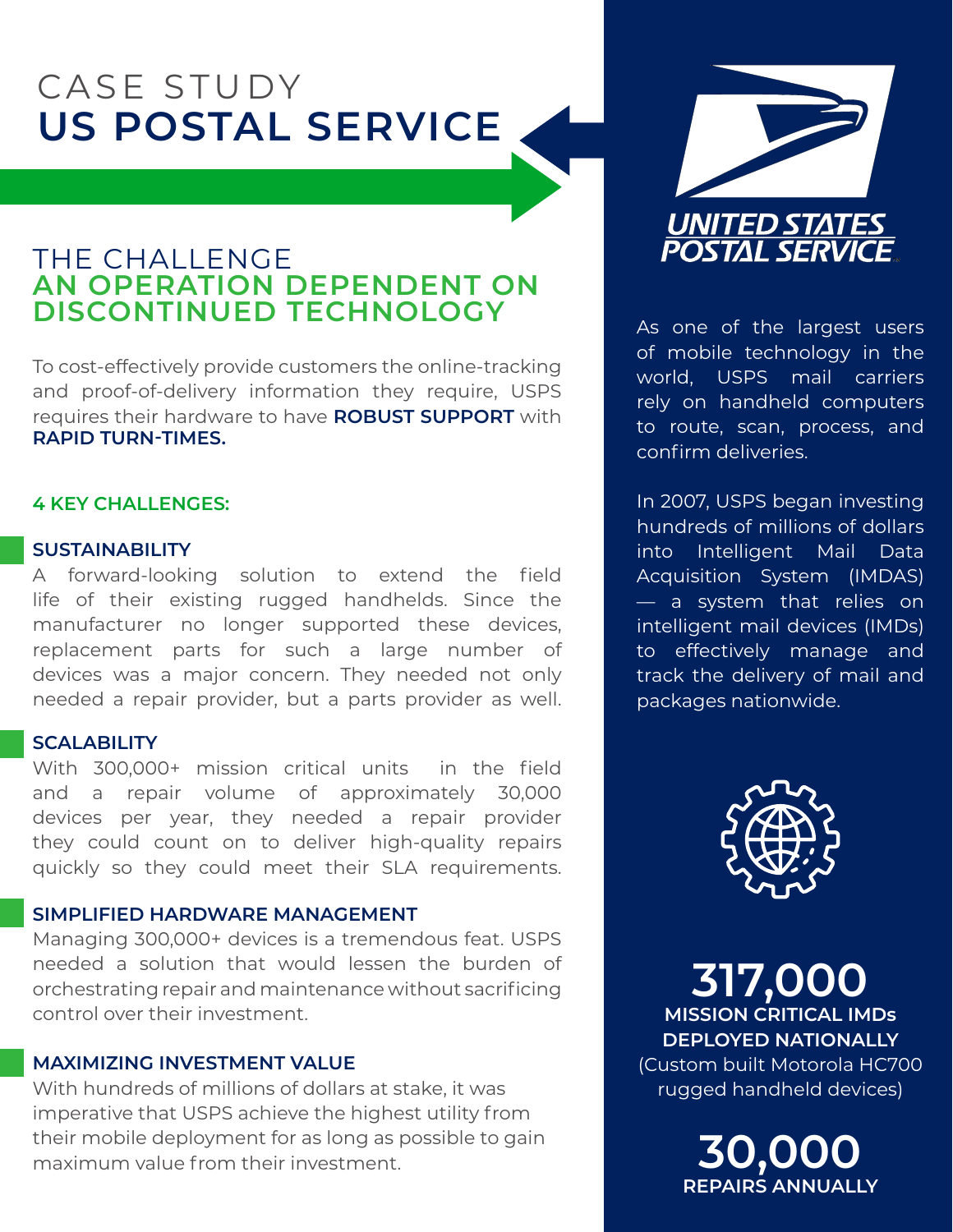## THE SOLUTION **LEXICON'S 4 PART CORE COMPETENCY ACTION PLAN**



Lexicon Technologies engineers measured the HC700's maintainability with: **(1) a thorough technical analysis, (2) an action plan to identify necessary resources, and (3) IMD maintenance program architecture.**



## **SUSTAINABILITY: CERTIFIED MAINTENANCE**

- Lexicon's design, engineering and sourcing of specialized replacement parts provide a forward-looking solution to support IMDs far beyond the manufacturer's intended lifecycle
- Lexicon is **ISO 9001:2008 and ANSI/ESD-S20.20 certified**, with a robust MSD program.



## **SCALABILITY: REPAIRFACTORY®**

- RepairFactory's flexible layout meets demand without incurring additional costs.
- Process-centered operations deliver guaranteed quality outcomes — regardless of volume.



## **SIMPLIFIED DEVICE MANAGEMENT: REPAIRENGINE®**

Our **proprietary web-based technology repair platform** and mobile app that:

- manages all technology in one place
- provides custom reporting to identify repair volumes, failure types and cost savings
- starts repairs in a few clicks or with a mobile scan



## **MAXIMIZING VALUE OF INVESTMENT: COST SAVINGS**

- **Extended field life:** Lexicon's hardening techniques make devices more durable and resistant.
- **Reduced turn-time:** A US location and streamlined processes ensure timely repair.
- **Lower cost:** Refined repair processes lower repair costs. Advanced repair capabilities allow mainboard recovery. Simplified supply chain sources cost-effective replacement